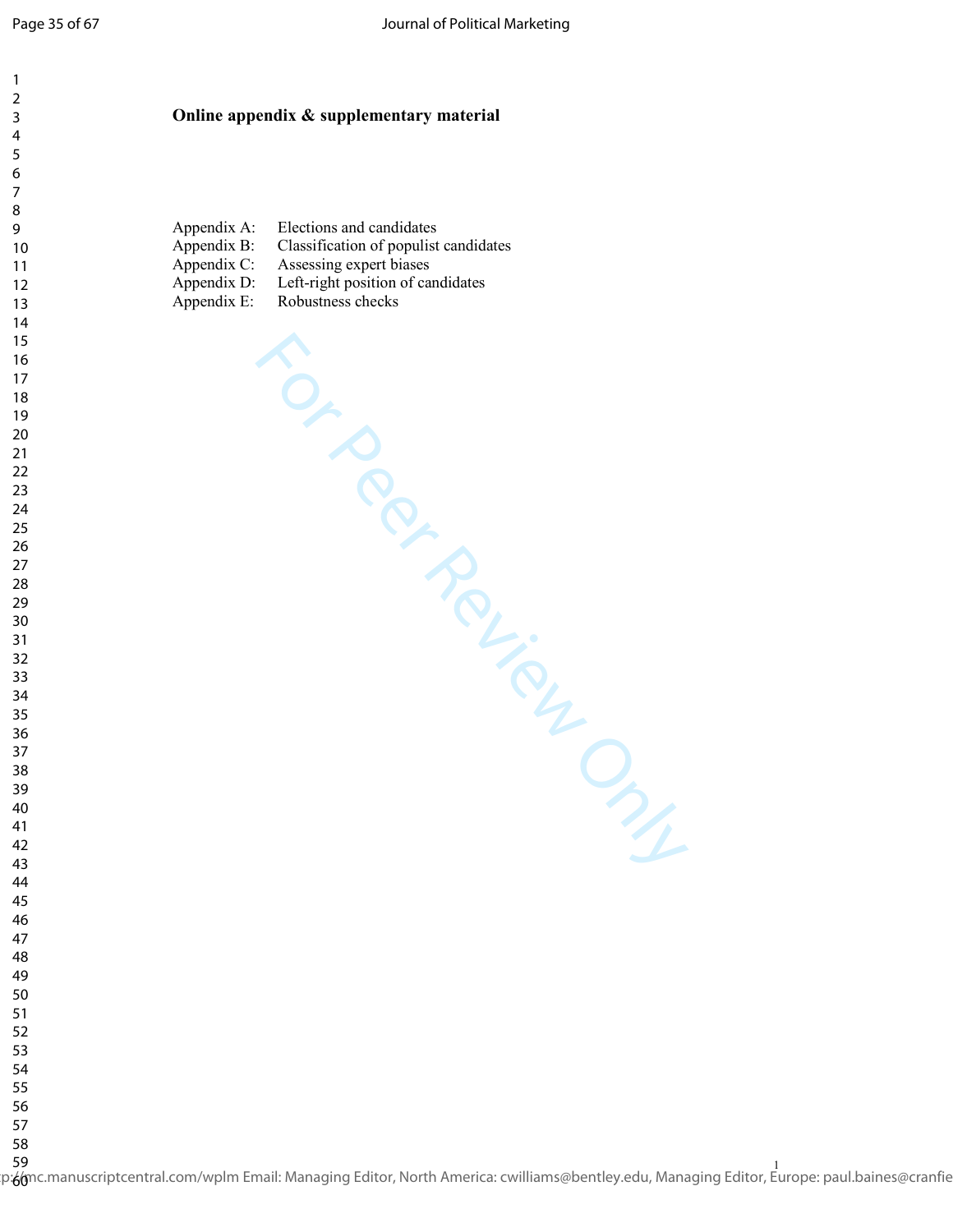## **Appendix A**

Elections and candidates

## **Table A1**. Elections

| Country                                  | <b>Election</b>                                                                                                   | Date            | Nb      |  |
|------------------------------------------|-------------------------------------------------------------------------------------------------------------------|-----------------|---------|--|
|                                          |                                                                                                                   |                 | experts |  |
| Algeria                                  | Election of the National People's Assembly                                                                        | 4-May-17        | 10      |  |
| Armenia                                  | Parliamentary election                                                                                            | $2-Apr-17$      | 6       |  |
| Australia                                | Federal election                                                                                                  | $2$ -Jul-16     | 26      |  |
| Austria                                  | Presidential election <sup>a</sup>                                                                                | $4$ -Dec-16     | 37      |  |
| <b>Belarus</b>                           | Election of the Chamber of the Representatives                                                                    | $11-Sep-16$     | 13      |  |
| Bulgaria                                 | Presidential election                                                                                             | $6-Nov-16$      | 23      |  |
| Bulgaria                                 | Legislative election                                                                                              | 26-Mar-17       | 15      |  |
| Côte d'Ivoire                            | Election of the National Assembly                                                                                 | $18$ -Dec-16    | $\tau$  |  |
| Croatia                                  | Election of the Assembly                                                                                          | $11-Sep-16$     | 18      |  |
| Ecuador                                  | Presidential election                                                                                             | 19-Feb-17       | 22      |  |
| France                                   | Presidential election                                                                                             | $23-Apr-17$     | 34      |  |
| France                                   | Election of the National Assembly                                                                                 | $11-J$ un- $17$ | 10      |  |
| Georgia                                  | Parliamentary election                                                                                            | $8-Oct-16$      | 18      |  |
| Ghana                                    | Presidential election                                                                                             | $7$ -Dec-16     | 13      |  |
| Hong Kong                                | Election of the Legislative Council                                                                               | $4-Sep-16$      | 14      |  |
| Iceland                                  | Presidential election                                                                                             | 25-Jun-16       | 14      |  |
| Iceland                                  | Election for the Althing                                                                                          | 29-Oct-16       | 14      |  |
| Iran                                     | Presidential election                                                                                             | 19-May-17       | 8       |  |
| Japan                                    | House of Councillors election                                                                                     | $10$ -Jul- $16$ | 21      |  |
| Kosovo                                   | Parliamentary election                                                                                            | $11-Jun-17$     | 10      |  |
| Lithuania                                | Parliamentary election                                                                                            | $9-Oct-16$      | 28      |  |
| Macedonia                                | Election of the Assembly                                                                                          | $11$ -Dec-16    | 22      |  |
| Malta                                    | General elections                                                                                                 | $3-Jun-17$      | 11      |  |
| Moldova                                  | Presidential election                                                                                             | 30-Oct-16       | 12      |  |
| Mongolia                                 | Election of the State Great Hural                                                                                 | 29-Jun-16       | 8       |  |
| Montenegro                               | Parliamentary election                                                                                            | $16$ -Oct- $16$ | 16      |  |
| Morocco                                  | Election of the Chamber of Representatives                                                                        | $7-Oct-16$      | 10      |  |
| Nicaragua                                | Presidential election                                                                                             | $6-Nov-16$      | 5       |  |
| Northern Ireland                         | Assembly election                                                                                                 | $2-Mar-17$      | 21      |  |
| Romania                                  | Legislative election                                                                                              | $11$ -Dec-16    | 23      |  |
| Russia                                   | Election of the State Duma                                                                                        | $18$ -Sep-16    | 28      |  |
| Serbia                                   | Presidential election                                                                                             | $2 - Apr-17$    | 10      |  |
| South Korea                              | Presidential election                                                                                             | $9-May-17$      | 8       |  |
| Spain                                    | General election                                                                                                  | $26$ -Jun-16    | 19      |  |
| The Bahamas                              | Election of the House of Assembly                                                                                 | $10$ -May- $17$ | 14      |  |
| The Netherlands                          | General elections                                                                                                 | $15-Mar-17$     | 40      |  |
| UK                                       | Election of the British House of Commons                                                                          | $8-Jun-17$      | 36      |  |
| USA                                      | Presidential election                                                                                             | $8-Nov-16$      | 75      |  |
| Uzbekistan                               | Presidential election                                                                                             | $4$ -Dec-16     | 6       |  |
| Zambia                                   | Presidential election                                                                                             | $11-Aug-16$     | 6       |  |
|                                          |                                                                                                                   |                 |         |  |
|                                          | Note: Includes only elections for which at least 5 experts opinions were gathered. For two-round elections (e.g., |                 |         |  |
|                                          | Presidential election of April 2017), only the first round is considered.                                         |                 |         |  |
|                                          |                                                                                                                   |                 |         |  |
| <sup>a</sup> Re-run of the second round. |                                                                                                                   |                 |         |  |

Note: Includes only elections for which at least 5 experts opinions were gathered. For two-round elections (e.g., France Presidential election of April 2017), only the first round is considered.<br><sup>a</sup> Re-run of the second round.

 $\mathbf{1}$ 

58

ود<br>p:6/mc.manuscriptcentral.com/wplm Email: Managing Editor, North America: cwilliams@bentley.edu, Managing Editor, Europe: paul.baines@cranfie 59 60